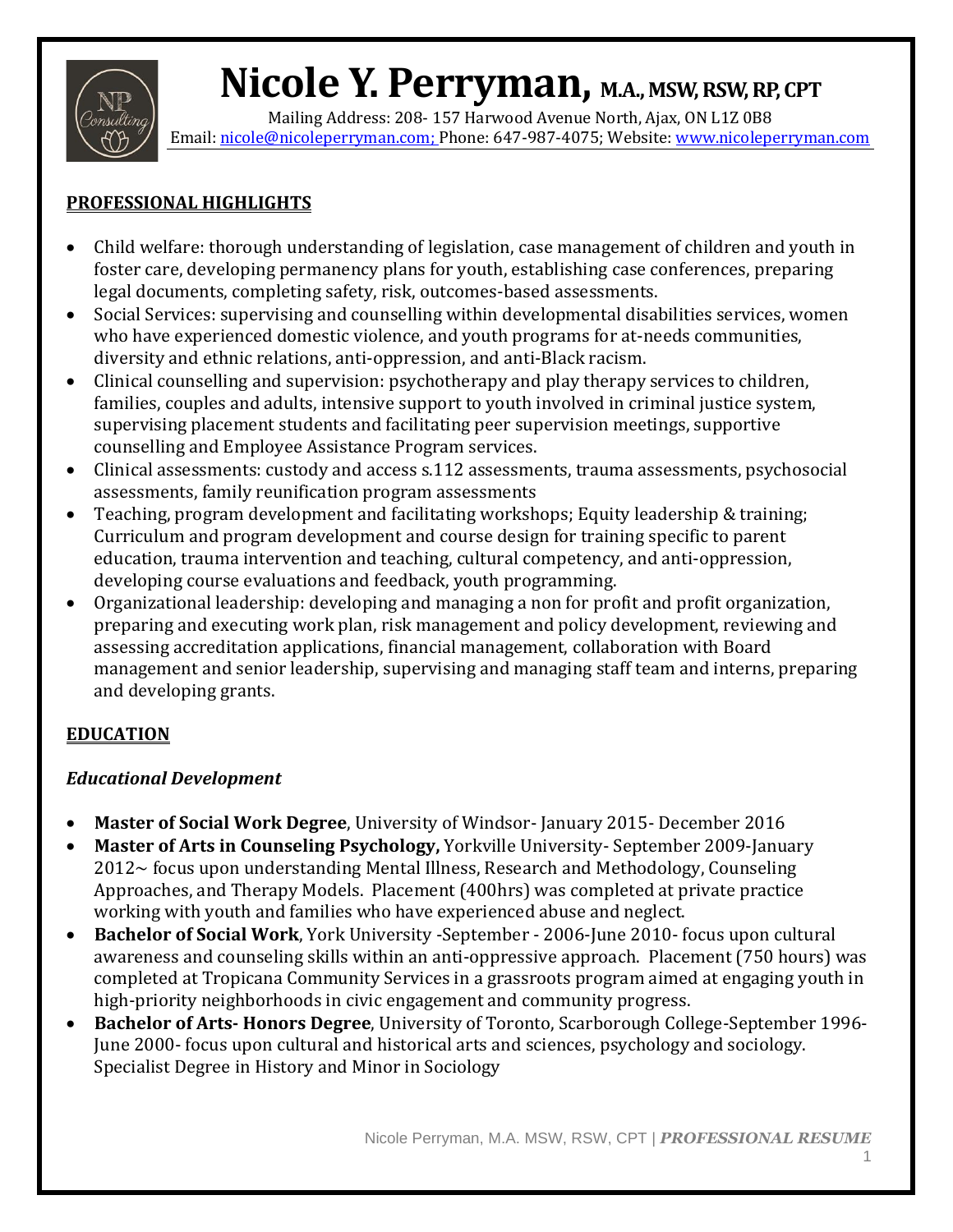

Mailing Address: 208- 157 Harwood Avenue North, Ajax, ON L1Z 0B8 Email[: nicole@nicoleperryman.com;](mailto:nicole@nicoleperryman.com) Phone: 647-987-4075; Website[: www.nicoleperryman.com](http://www.nicoleperryman.com/)

## *Professional Development*

### Clinical Training

- May 29-June 1, 2019- *Emotionally Focused Therapy for Couples (Sue Johnson & Gail Palmer)* (28 hours)
- March 30, 2016- *Social Media Training for Youth Involved with the Law-*Laurie McCann;
- March 7 &8, 2016- Intensive Support & Supervision Forum (workshops: *SNAP ® program, DBT with Special Populations, World Café*),
- March 5-6, 2016- *Dialectical Behavior Therapy Level 1*  Andrew Eklad, PhD, C.Psych;
- March 1, 2016- *Human Trafficking* Training- Ministry of Children and Youth Services Youth Justice Services Division;
- February 12, 2016 –*Mindfulness and Acceptance with Families and Children: Focusing on Treating Trauma, ADHD and Depression in Children and Teens -*Diane Gehart PhD, LMFT;

### Equity Leadership Training

- April 10- April 11, 2019- *Courageous Leadership Inclusivity and Equity Symposium*
- October 16, 2017 February 9, 2018- *Courageous Leadership for Equitable Outcomes: A leadership course for social sector leaders* Instructor's Training (288 training hours)

For a full listing visit: [Training Experience](https://nicoleperryman.com/2021/05/03/training-experience/)

## **EMPLOYMENT EXPERIENCE**

## *Clinical & Supervision*

**Office of the Children's Lawyer-** *Clinician September 1, 2016- Present* Clinician assessing s. 112 custody and access assessments, Legal Clinical Assist assessments and Voice of the Child.

**Aset Group Consulting & Counselling Services-** *Clinical Director Jan. 2015-Present* Psychotherapist to children, youth, families and couples, employee assistance programs, supervised M.A., MSW, BSW and diploma program supervisees.

**Durham Family Court Clinic-** *Intensive Support and Specialist Program July 2012-August 2016*  Psychotherapist to youth and their families with criminal records and mental health difficulties develop comprehensive treatment plan & assessments (BASC-II, CAFAS, PEI, CSS, YLS/CMI 2.01).

**Turning Point Youth Services-** Clinician/Service Coordinator (Contract)*September 2013-May 2014* Residential clinician in a children's mental health program for high special needs residence and community clinician for non residents.

<sup>&</sup>lt;sup>1</sup> Assessments listed: Behavior Assessment for Children 2<sup>nd</sup> addition (BASC-II), Child and Adolescent Functional Scale (CAFAS), Personal Experience Inventory (PEI), Criminal Sentiment Scale (CSS), Youth Level of Service/Case Management Inventory (YLS/CMI 2.0)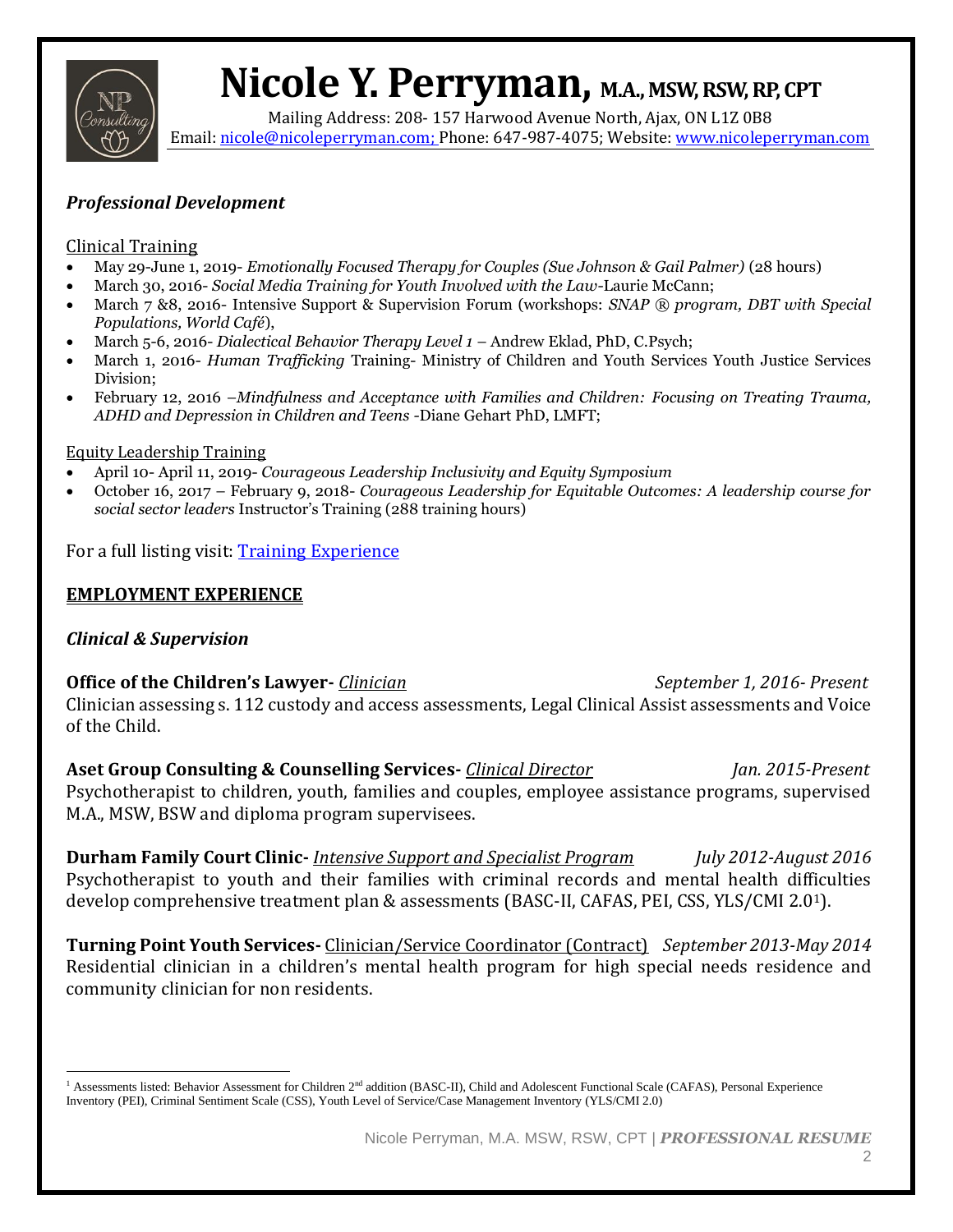Mailing Address: 208- 157 Harwood Avenue North, Ajax, ON L1Z 0B8 Email[: nicole@nicoleperryman.com;](mailto:nicole@nicoleperryman.com) Phone: 647-987-4075; Website[: www.nicoleperryman.com](http://www.nicoleperryman.com/)

**Durham Rape Crisis Center-** *Adult Counselor (Contract) July 2012-March 2013* Clinical and crisis counsellor to women survivors of sexual trauma and child sexual abuse trauma, using group and individual therapy.

**Branching Out Enhanced Therapeutic Services-***Child and Family Therapist Nov. 2008- July 2013* Individual and group therapist for children and youth in residential or foster care, foster parent training, and group programs.

# *Community Development/Funded Projects*

**Kujenga Wellness Project-** Co-Funder/ Manager *July 2020-March 2023* Funded by the Ontario Trillium Foundation to provide support groups, educational programs and a navigation system for Black parents, caregivers and guardians; oversee program development and content, supervise Project Coordinator, attend community meetings, and deliver workshops/webinars.

**Ifarada: Centre for Excellence-** Executive Director *January 2018-Present* Non-for-profit, member of the Family Services Ontario providing counselling, education support, mentorship, and other programs and services for families, individuals and couples. Organization focuses on culturally informed lens, trauma-informed, and equity based principles.

**Private Practice Sub-Committee (Chair) and Equity- Diversity Community** *April 2020-Present* Ontario Association for Social Workers (OASW) April 2020- Present

**Tropicana Community Services -***Involve Youth Program Coordinator**September 2008-August 2009* Youth Coordinator in a Bachelor of Social Work placement program, aimed at engaging youth in high risk neighborhoods in civic engagement and community progress**.**

# *Child-Welfare*

**Durham Children's Aid Society***-Children Service Worker November 2001-November 2008* Case manager for children who were in foster care or residential treatment centers; Monitor children in foster and residential care to ensure that their physical, emotional, spiritual, cultural, medical, recreational, psychological, educational needs are met.

**Various Placements-** *Foster Parent Caregiver September 2008- April 2019* Provided foster care services to children and youth ages 0- 21 years old in home. Provided daily care, emotional and attachment interventions, advocacy, and followed Ministry Guidelines.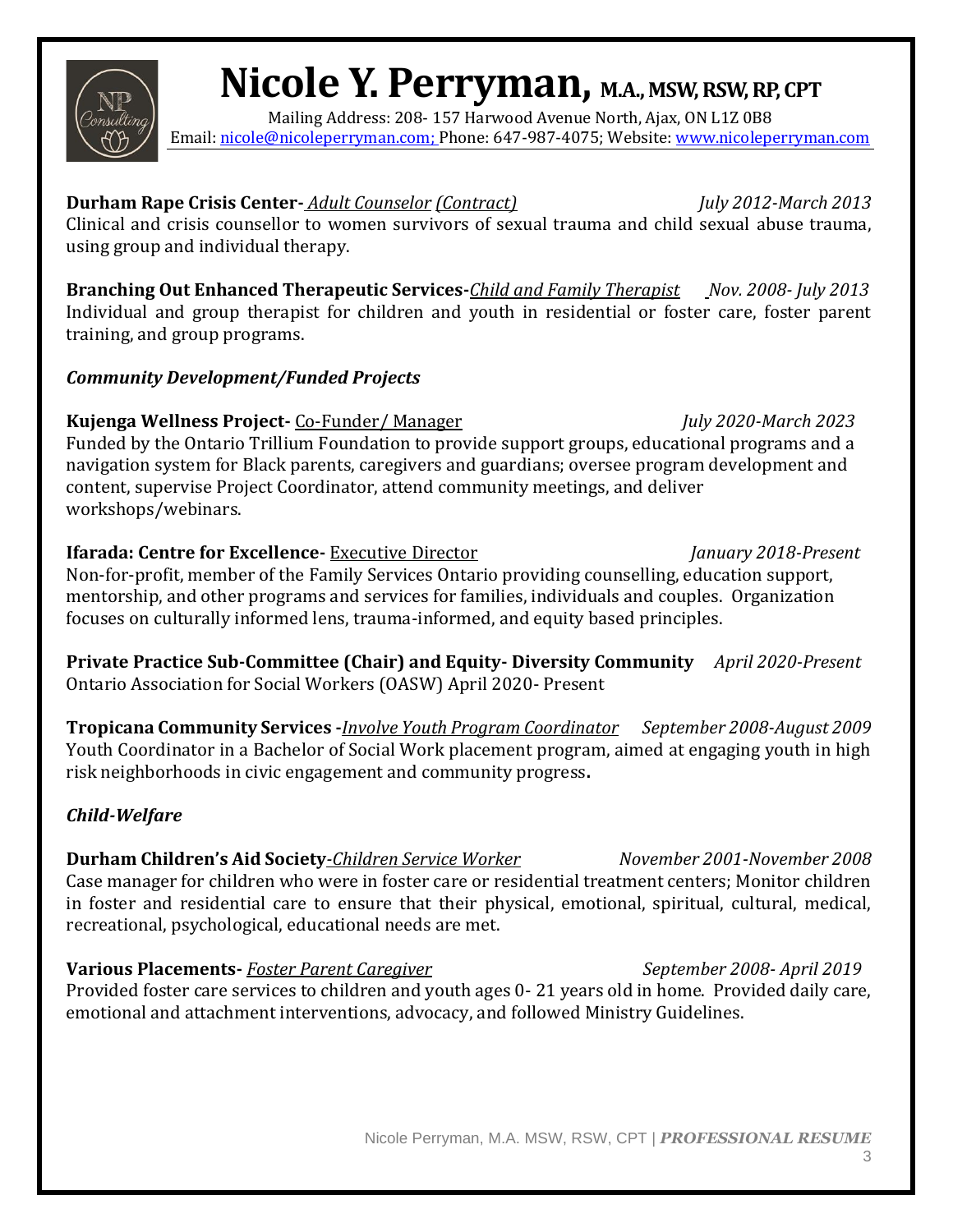

Mailing Address: 208- 157 Harwood Avenue North, Ajax, ON L1Z 0B8 Email[: nicole@nicoleperryman.com;](mailto:nicole@nicoleperryman.com) Phone: 647-987-4075; Website[: www.nicoleperryman.com](http://www.nicoleperryman.com/)

## *Equity Leadership & Organizational Development*

**Multiple Contracts-** *Equity Consultant and Trainer* **January 2017-** Present Independent contractor supporting equity development and organizational change. Sectors: *child welfare development of a practice framework, environmental scan of Indigenous community organization, clinician training, equity training for a mental health centre, and speaking events.*

**Ontario Association for Children's Aid Societies -***Sessional Instructor*January 2020- Present Sessional instructor and Facilitator for new worker, and anti-Black racism curriculum content for children's aid societies workers.

**Promoting Empathy and Empathy, A Cultural Perspective-** <u>Presenter</u> May 2020 Canadian Wellness Family Summit (May 2020): [Article](https://www.canadianwellness4families.com/post/promoting-resiliency-in-the-family-with-covid-19) and [Workshop:](https://www.canadianwellness4families.com/quote-10) *Workshop on educating families on equity, intergenerational trauma and mental wellness.*

**Canadian Association for Child and Play Therapy-** Guest Lecturer December 2019-July 2020 Equitable & Inclusive Interventions in Play Therapy: *Workshop on integrating equity and therapy for children and youth*

**Community Inclusivity & Equity Council of York Region-** *Project Manager March 2017- Dec. 2018* Develop and coordinate an equity leadership course for senior leaders throughout Ontario, support the development of course instructors, manage Grant funds and objectives, develop advertising and marketing strategies, coordinate venue locations.

**Blue Hills Child & Family Services-***Placement (Practica) September 2016-December 2016* Master of Social Work placement student with executive director and community outreach coordinator, developed an Anti-Oppressive Practice Framework for the organization, assisted with completion of a grant to the Ministry (\$140,000), attended Board meetings, reviewed organizational structure, and attend community-based executive meetings.

# *Teaching/ Education*

## **Durham College-** *Sessional Instructor* September 1, 2018- Present

Sessional instructor in Community and Social Services program, develop curriculum, support learners with special accommodations, evaluate progress, and consult with faculty staff. Taught in the Child and Youth Program (**Courses:** Equity/Diversity, Child Welfare Course, Advanced Professional Practice, Family Systems & Social Welfare, Interviewing), Addictions and Mental Health (**Courses:** Trauma Informed Practice, Youth in Addictions/Mental Health), and Developmental Social Worker (**Courses**: Family Systems).

For detailed account: **Employment History**